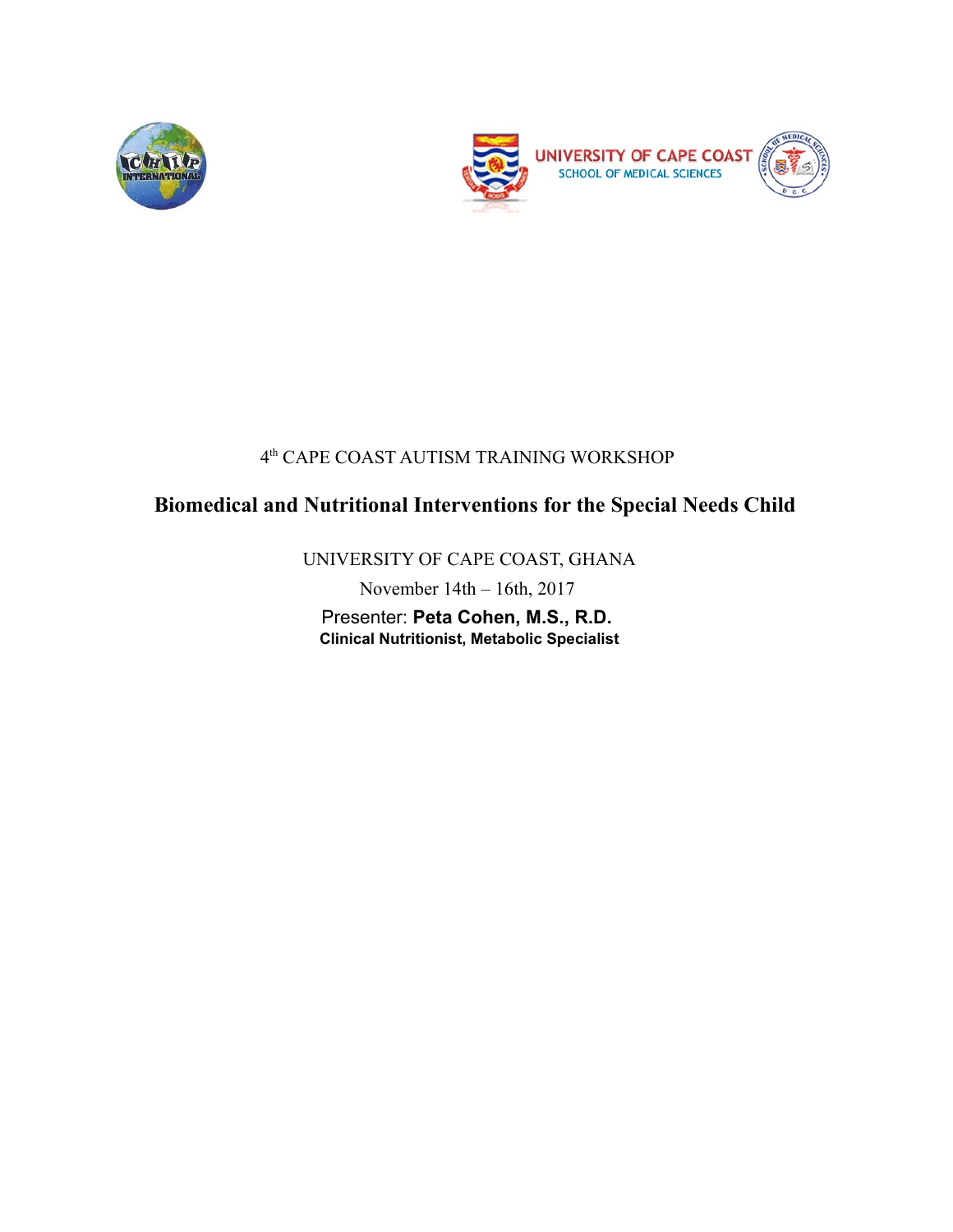

Peta Cohen is a clinical nutritionist and metabolic specialist employing a biomedical / diagnostic approach to health, healing and wellness. She bases her methodology on a rigorous analysis of the underlying conditions and bbiochemistry of the human system. Peta earned her Master of Science in Clinical Nutrition from New York University and is committed to the continuous study of current research in metabolic science to ensure the latest knowledge and revelations are of benefit to her clients. She has built a personal knowledgebase of biochemistry and molecular medicine that is sought after by physicians, practitioners and clients around the world.

Peta has been successfully guiding clients toward long term wellness and vitality since 1996 when she founded Total Life Center, one of the first holistic

wellness centers in New Jersey combining modalities such as nutrition, movement, body manipulation and psychotherapy. Today, Peta engages and guides individuals through assessment and therapeutic intervention with the goal of achieving healing, health and continued vitality.

Peta lectures and consults internationally on a wide range of topics, including those related to the influence of various SNPS and cellular metabolic processes gone awry within health and dis-ease. Peta has provided training to Health Care Providers attending DAN, ARI and other conferences related to ASD and its related disorders around the world. Peta is also passionate about food as a critical component of our lifestyle and joins her clients on their journey though recipe creation and cooking demonstrations.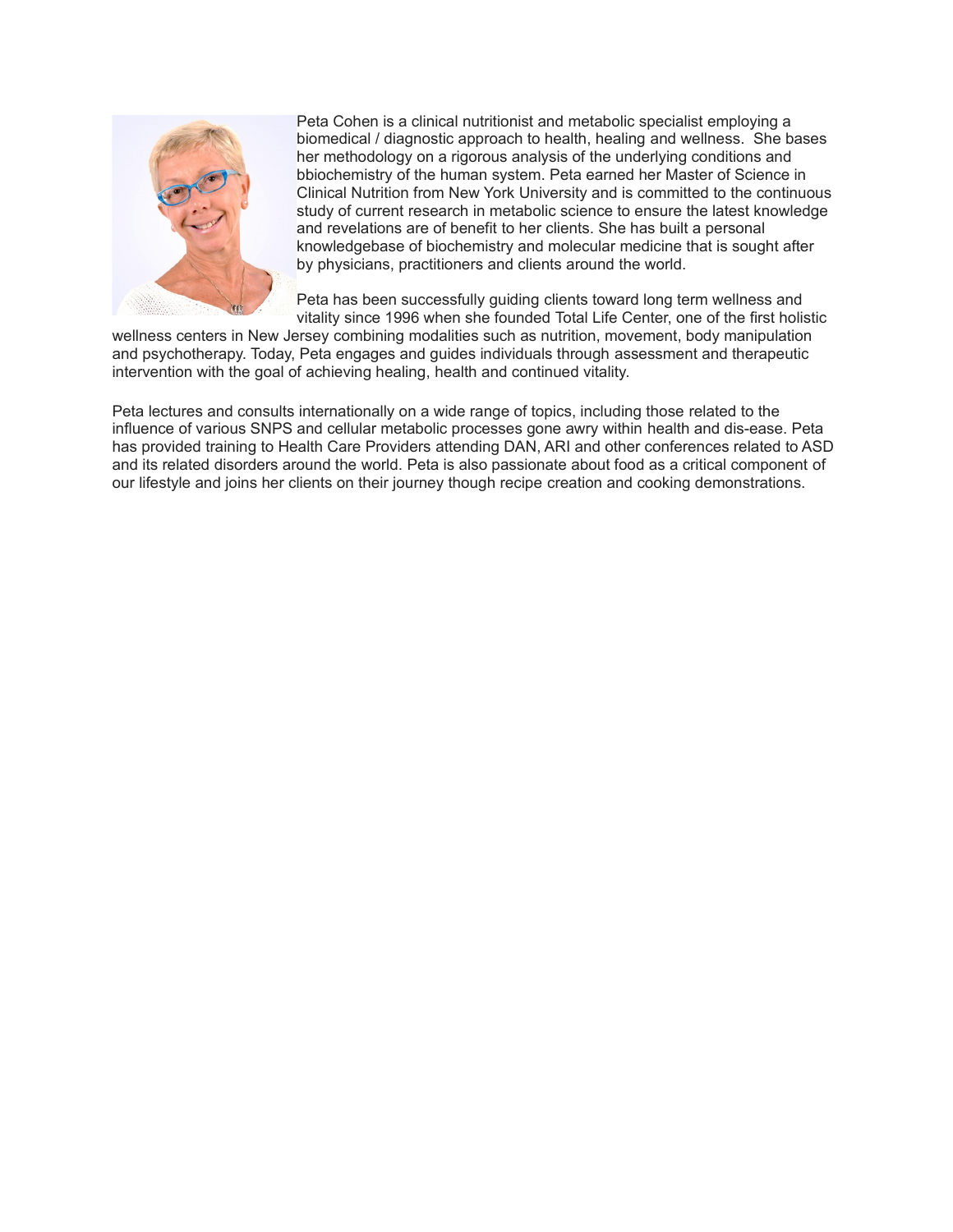## **PROGRAM**

## **Tuesday, November 14, 2017**

| 8:30  | Registration                                                  |
|-------|---------------------------------------------------------------|
| 9:00  | <b>Welcome, Opening Remarks</b>                               |
|       | <b>Prof. Joseph Ghartey Ampiah</b>                            |
|       | Vice-Chancellor, University of Cape Coast                     |
| 9:30  | <b>Guest Speaker</b>                                          |
|       | Prof. Eben Badoe                                              |
|       | Dir. of Neurology and Development Clinic, KBTH                |
| 10:30 | <b>Break</b>                                                  |
| 11:00 | Topic Introduction:                                           |
|       | <b>Overview of the BioMedical Approach to Assessing and</b>   |
|       | <b>Treating Childhood Developmental Disorders</b>             |
|       | Includes Q & A                                                |
|       |                                                               |
| 1:00  | Lunch                                                         |
| 2:00  | System's Profile – The Gut-Immune-Brain Triad                 |
|       | Includes Q & A                                                |
|       | End of Session                                                |
| 4:00  |                                                               |
|       |                                                               |
|       | <b>Wednesday, November 15, 2017</b>                           |
|       |                                                               |
| 9:00  | Cellular Biology - Methylation, Trans-sulfuration,            |
|       | <b>Detoxification, Mitochondrial Function</b>                 |
|       | Includes Q & A                                                |
| 10:30 | <b>Break</b>                                                  |
| 11:00 | Testing – Using a Range of Biological Tests To Expose the     |
|       | <b>Underlying Systems and Cellular Metabolic Dysfunctions</b> |
|       | that Contribute to the Developmental and Behavioral           |
|       | <b>Differences</b>                                            |
|       | Includes Q & A                                                |
| 12:30 | Lunch                                                         |
| 1:30  | <b>Dietary Approaches to Treat Childhood Developmental</b>    |
|       | <b>Disorders</b>                                              |
|       | Includes Q & A                                                |
|       |                                                               |
| 3:00  | <b>Panel Discussion: Nutrition from a local perspective</b>   |
| 4:00  | Resources available in the community                          |
| 4:30  | Questions and Answers                                         |